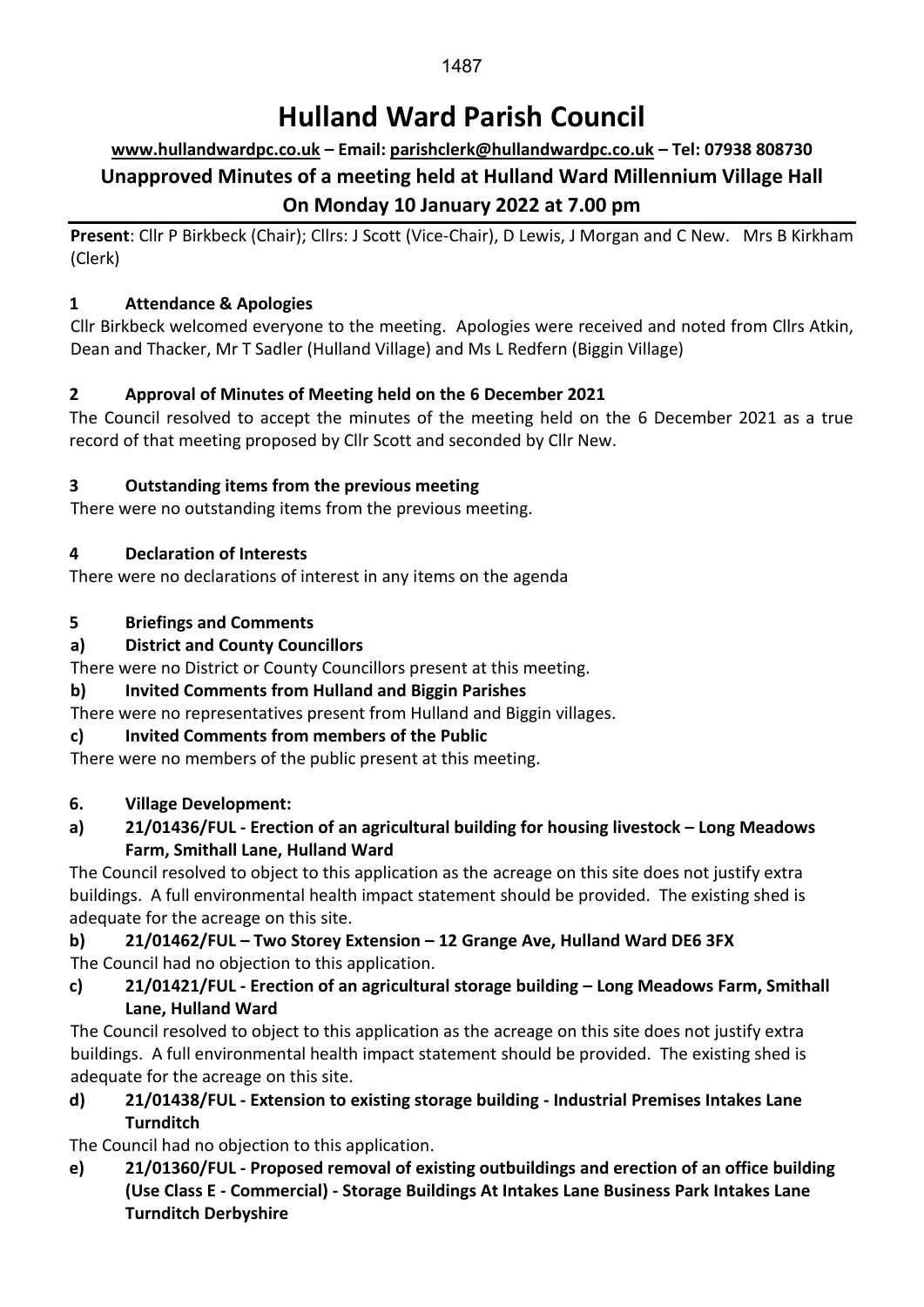The Council resolved that they had no objection to this application provided that the findings of the environmental report are taken into consideration.

**f) 21/01454/FUL - Single storey rear extension - Shuckton Manor Barn, Mercaston Lane, Mercaston Derbyshire DE6 3BJ**

The Parish Council had no objection to this application.

- **g) 21/01494/FUL - Two storey rear extension, rendering of front elevation and erection of pitched canopy over existing porch - 11 Alport Close Hulland Ward Derbyshire DE6 3FR**
- The Parish Council had no objection to this application.
- **h) 21/01420/FUL - Erection of single storey outbuilding for use as pool house and associated works - Toad Holes Barn Biggin Ashbourne DE6 3FQ**

The Council resolved to object to this application, the proposal is far too large as an outbuilding and suggested that the applicant should look at the existing barn for development.

*i)* **21/01511/PDA - Change of use of agricultural building to 1no. larger dwellinghouse and 3no. smaller dwelling houses (Use Class C3) and associated building operations - Agricultural Building At Mukkibruk Farm Intakes Lane Turnditch Derbyshire** – *This application was for information not consultation*

The Parish Council had viewed the application and did not wish to raise any points.

**j) Wheeldon Way Development – Update from Working Group**

There was nothing further to report at present.

## *Due to the Covid pandemic and the advice to keep meetings as short as possible, the Council resolved to deal with some of the following matters at the February meeting.*

- **7 Village Image & Environment**
- **a) Update on Parish Council Website & Facebook Page**
- **b) Village Hall Car Park Extension**
- **c) Speeding Issues – Signs/Community Speed Watch**
- **d) Neighbourhood Watch**
- **e) Traffic Survey A517 Hulland Ward**
- **f) Management of the Parish Council Land at Snappers Knowe**
- **g) Pedestrian Crossing on the A517**
- **h) Play Area Cleaning**
- **i) Planting on the Slangs and Signage**

The Council resolved that Cllr Lewis obtain draft signs for the 2 notices to be positioned inside the slangs. *Action: Cllr Lewis*

- **j) Gritting on the Estate**
- **k) Recycling Bins for the Village**
- **l) Queens Platinum Celebrations**

Cllr Birkbeck agreed to discuss this matter with the Chair of the village hall committee. A final decision to be made at the next meeting.

# **8 Finance and Administration**

**a) Vacancy for a Parish Councillor**

The Parish Council vacancy had been advertised with a closing date later in the month.

- **b) Purchase of Hi Viz Vests**
- **c) Order for additional Speed Watch Equipment**
- **d) Budget for 2022/23**

The Council approved the budget as presented by the clerk.

## **e) Precept for 2022/23**

The Council resolved to set a precept of £17,000 for the 2022/23 financial year.